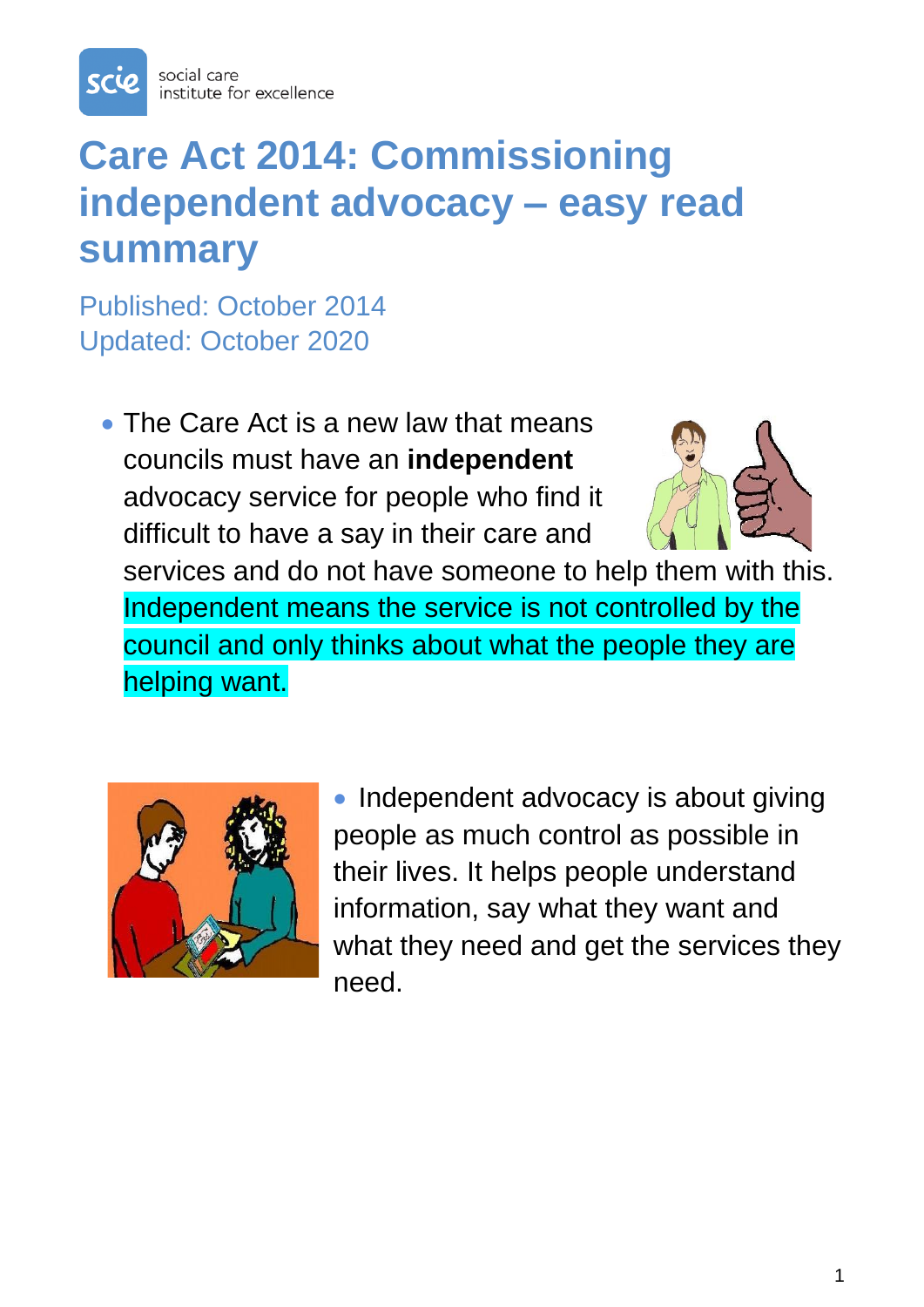

• Advocates work with people as partners and are always on their side.





• Advocacy helps people in general and helps everyone to live together. It helps people to be part of things, be equal with other people and get their rights.

• The Care Act means more people are likely to use advocacy and councils need to keep planning for this. This might be hard because there will be times when there are more people using advocacy services and times when there are not so many.

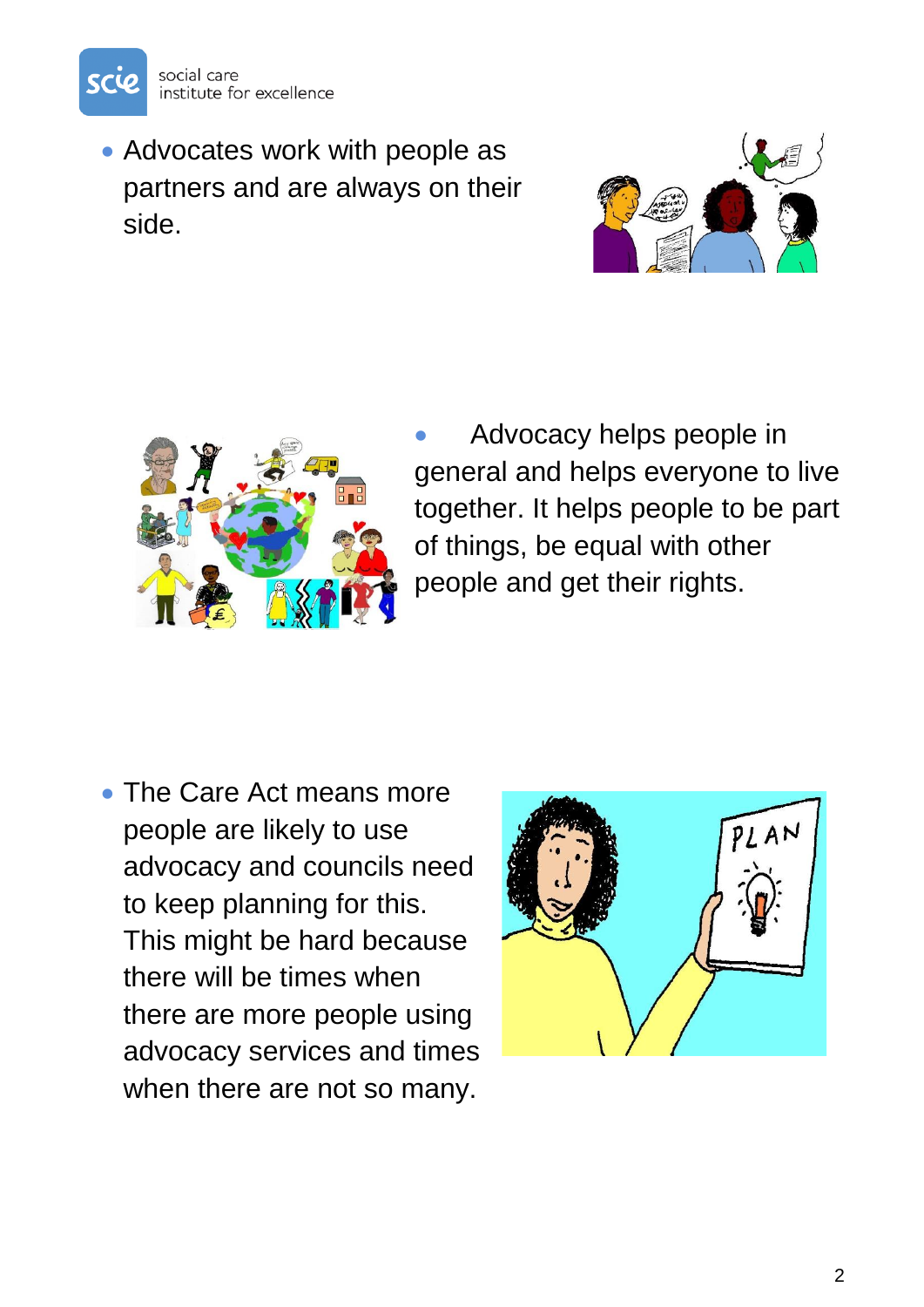

• Councils have other advocacy services too.

These services are called Independent Mental Capacity Advocacy, Independent Mental Health Advocacy and NHS



**Complaints** Advocacy. Some councils also have other advocacy services as they think they would be useful for people. Complaint means saying that something is wrong with a service and asking for it to be sorted out.



When councils are thinking about what the Care Act says about advocacy services, they should use what is already there and work with organisations who already do advocacy.

• The councils need to make sure the organisations they pay to run advocacy services under the Care Act can be flexible and can give help to all the people that need it.

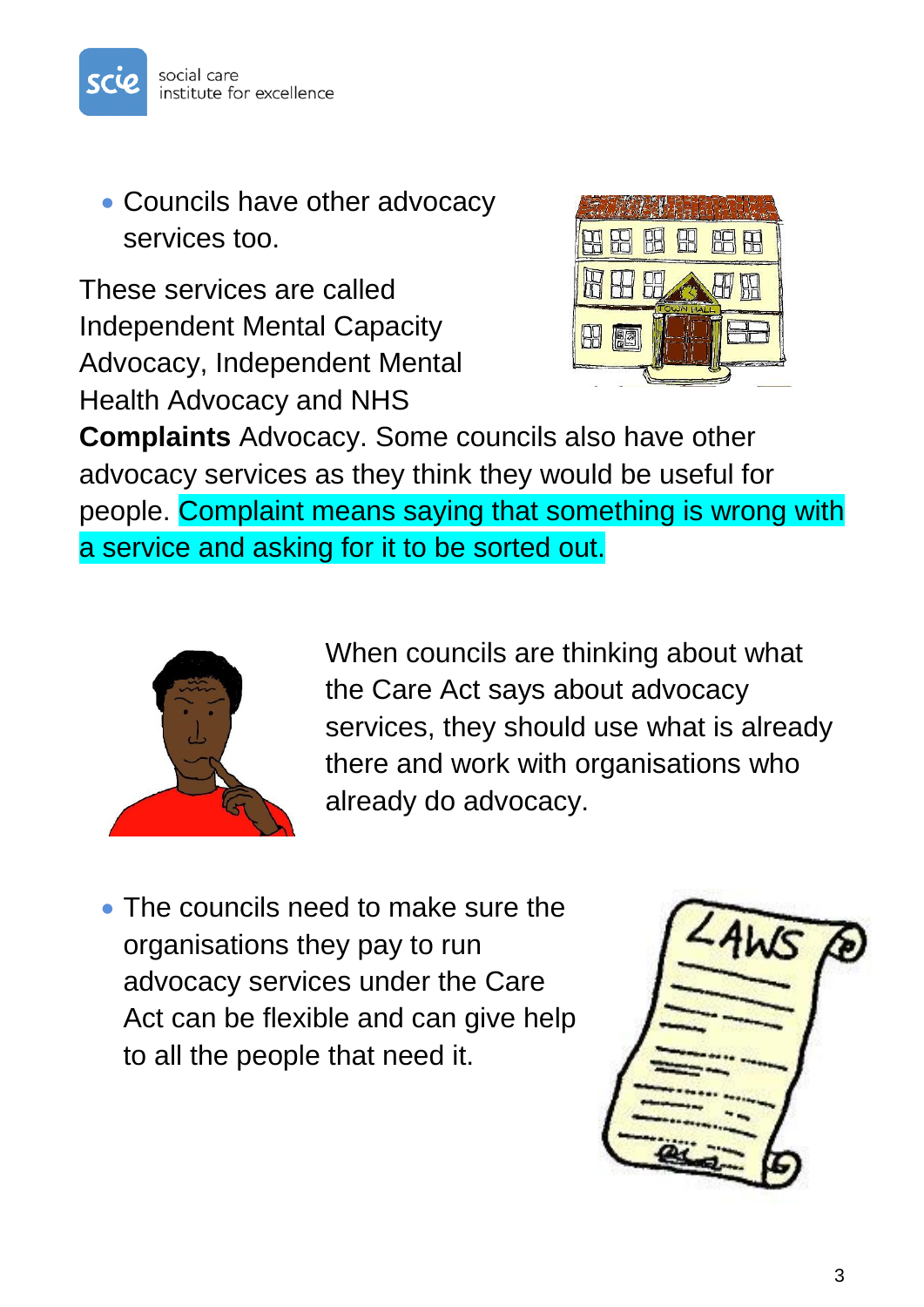



• Councils should continue to get as much information as possible about advocacy services so they can plan for the future.

• They should use this information to help them work out who should run advocacy services, who needs advocacty, how advocacy services should work and where new services are needed.





• Training is important for everyone who is working on advocacy services including the people in the council who choose the organisations to run the services. They need to know about everything the law says the council has to do including how people first get advocacy, how advocacy works and how people get the service.